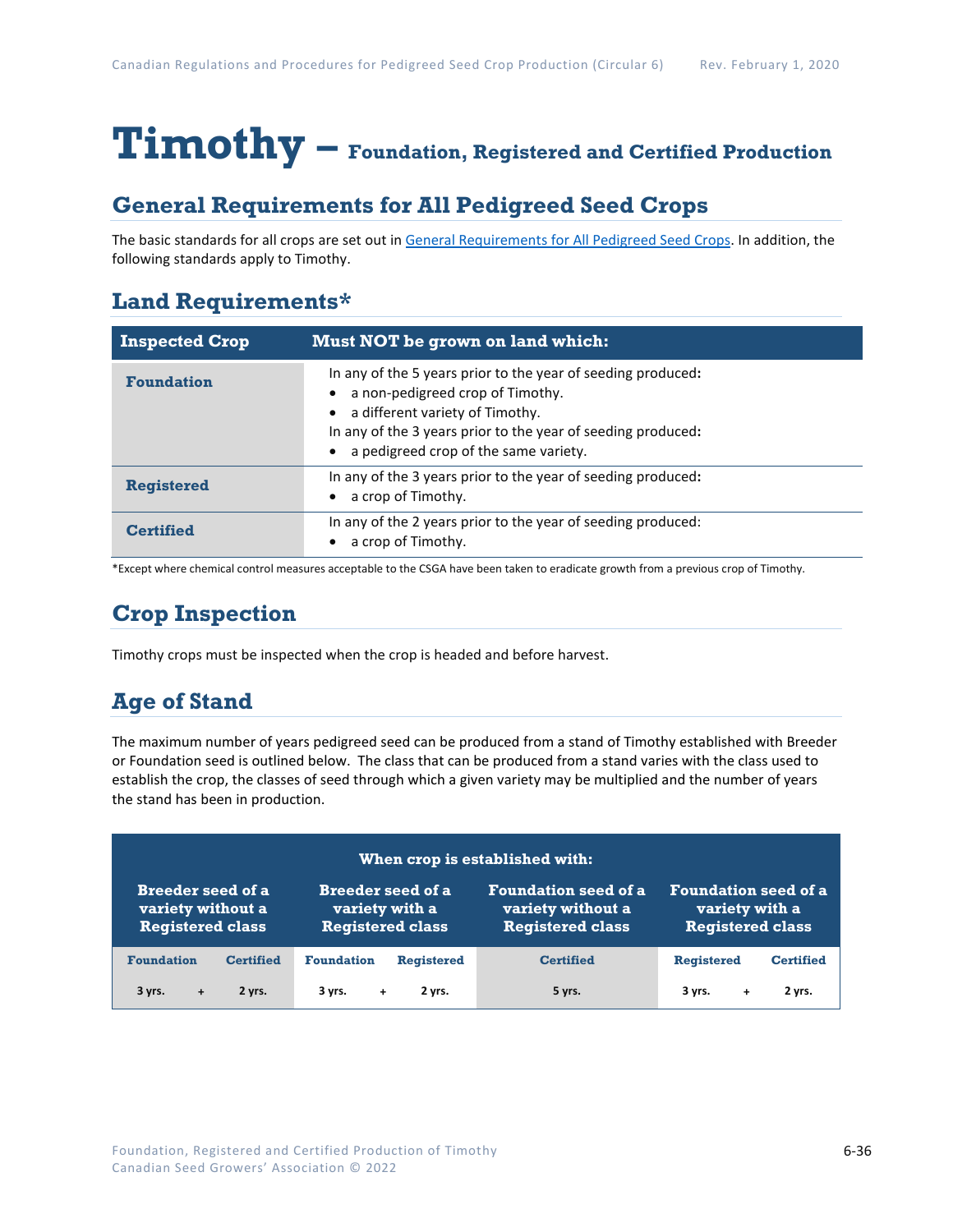## **Crop Standards**

#### **Isolation**

The isolation must be reasonably free from plants that may cross pollinate with the inspected crop. The risk to varietal purity posed by plants that may cross pollinate varies depending on area, density, stage of maturity and distance from the inspected crop. These factors will be taken into consideration in determining the pedigreed status of the inspected crop. Not more than 3 plants per square meter, on average, of plants that may cross pollinate with the inspected crop should be in the required isolation adjacent to an inspected crop.

Minimum Isolation Distances Required from an Inspected Crop to Other Crops:

#### 1. Varietal Purity **Distance**

- a. Inspected pedigreed Timothy of same variety and class 1 meter (3 feet)
- b. Inspected pedigreed Timothy of same variety, different class 3 meters (10 feet)
- c. Planted with Certified seed of the same variety 3 meters (10 feet)\*
- d. Different varieties of Timothy or non-pedigreed Timothy Table below

 $\mathcal{L}$ \* For Certified crop status only, provided the pedigree of the Certified seed used can be established.

|                                  | <b>Minimum Isolation Distance</b> |                |                  |  |  |
|----------------------------------|-----------------------------------|----------------|------------------|--|--|
| Area of<br><b>Inspected Crop</b> | <b>Foundation</b>                 | Registered     | <b>Certified</b> |  |  |
| 5 acres or less                  | 400 m (1312 ft)                   | 300 m (984 ft) | 150 m (492 ft)   |  |  |
| More than 5 acres                | 300 m (984 ft)                    | 100 m (328 ft) | 50 m (164 ft)    |  |  |

#### Border Removal in Lieu of Isolation:

For seed crops in excess of 5 acres, removal of a border from the inspected crop in lieu of the required isolation to a different variety or non-pedigreed Timothy is permitted as outlined in the table below. The border must be allowed to shed pollen before being discarded.

|                       | <b>Border Removal in Lieu of Isolation Distances</b>          |                                                                    |  |  |
|-----------------------|---------------------------------------------------------------|--------------------------------------------------------------------|--|--|
| <b>Inspected Crop</b> | <b>Actual isolation distance</b><br>from contaminating source | Distance to be removed from<br>the inspected seed crop             |  |  |
| <b>Foundation</b>     | 300 m (984 ft) +                                              | 0 m $(0 \text{ ft})$                                               |  |  |
|                       | 200 - 299 m (656 - 983 ft)                                    | 3 m (10 ft)                                                        |  |  |
|                       | 150 - 199 m (492 - 655 ft)                                    | 5 m (16 ft)                                                        |  |  |
|                       | less than $150$ m (492 ft)                                    | 5 m (16 ft) + 150 m (492 ft) minus                                 |  |  |
|                       |                                                               | the actual isolation distance                                      |  |  |
| <b>Registered</b>     | 100 m (328 ft) +                                              | 0 m $(0 \text{ ft})$                                               |  |  |
|                       | 75 - 99 m (246 - 327 ft)                                      | 3 m (10 ft)                                                        |  |  |
|                       | 50 - 74 m (164 - 245 ft)                                      | 5 m (16 ft)                                                        |  |  |
|                       | less than 50 m $(164 ft)$                                     | 5 m (16 ft) + 50 m (164 ft) minus<br>the actual isolation distance |  |  |
| <b>Certified</b>      | 50 m (164 ft)                                                 | 0 m $(0 \text{ ft})$                                               |  |  |
|                       | 30 - 49 m (98 - 163 ft)                                       | 3 m (10 ft)                                                        |  |  |
|                       | 25 - 29 m (82 - 97 ft)                                        | 5 m (16 ft)                                                        |  |  |
|                       | less than $25 \text{ m}$ (82 ft)                              | 5 m (16 ft) + 25 m (82 ft) minus the<br>actual isolation distance  |  |  |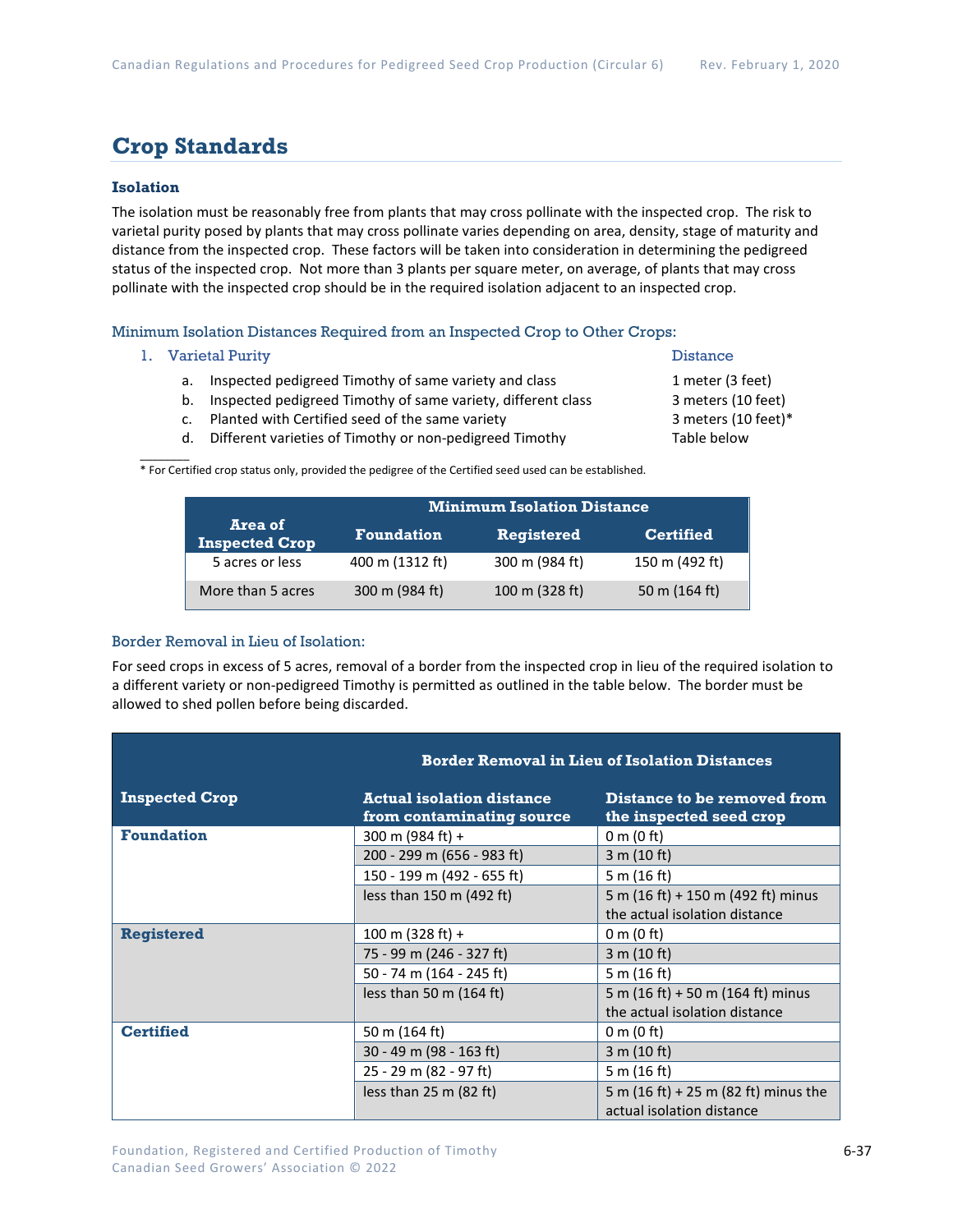#### Border Removal in Lieu of Isolation (10% Rule) for **Certified** Crops of Timothy (not applicable to Foundation or Registered crops):

For a Certified seed crop, 50 meters (164 feet) is normally required from the edge of the inspected crop to adjacent contaminating pollen sources including crops of different varieties or a non-pedigreed crop of Timothy. However, isolation requirements are based on the size of the Certified crop and the percentage of the crop within 50 meters of a contaminating pollen source (see demonstration of the 10% rule).

If the calculated area makes up more than 10% of the total inspected area of the seed crop, then border removal in lieu of isolation will be required (see table above). Borders must be allowed to shed pollen before being discarded.

Even if each contaminating pollen source is separately affecting less than 10% of the seed field, the isolation correction/s will be required if, when combined, the sum total of all areas being affected is more than 10% of the entire seed field. For example, isolation correction is required if 6% of the west side of the field, and 5% of the south side of the field are within 50 meters of a different variety. Although each source of contamination is affecting less than 10% of the field, 11% (6+5) of the field is being affected in total so all sides affected will need to be corrected.

If the calculated area makes up 10% or less of the total inspected area of the seed crop, no border removal will be required provided there are at least 3 meters of isolation. A 3 meter isolation strip is always required between the inspected crop and adjacent contaminating pollen sources to prevent accidental harvest of the contaminating pollen source.

#### **Demonstration of the 10% rule for Certified Crops of Timothy**

The pollen contamination zone (**shaded area**) within the inspected field must not comprise more than 10 percent of the inspected seed crop area.